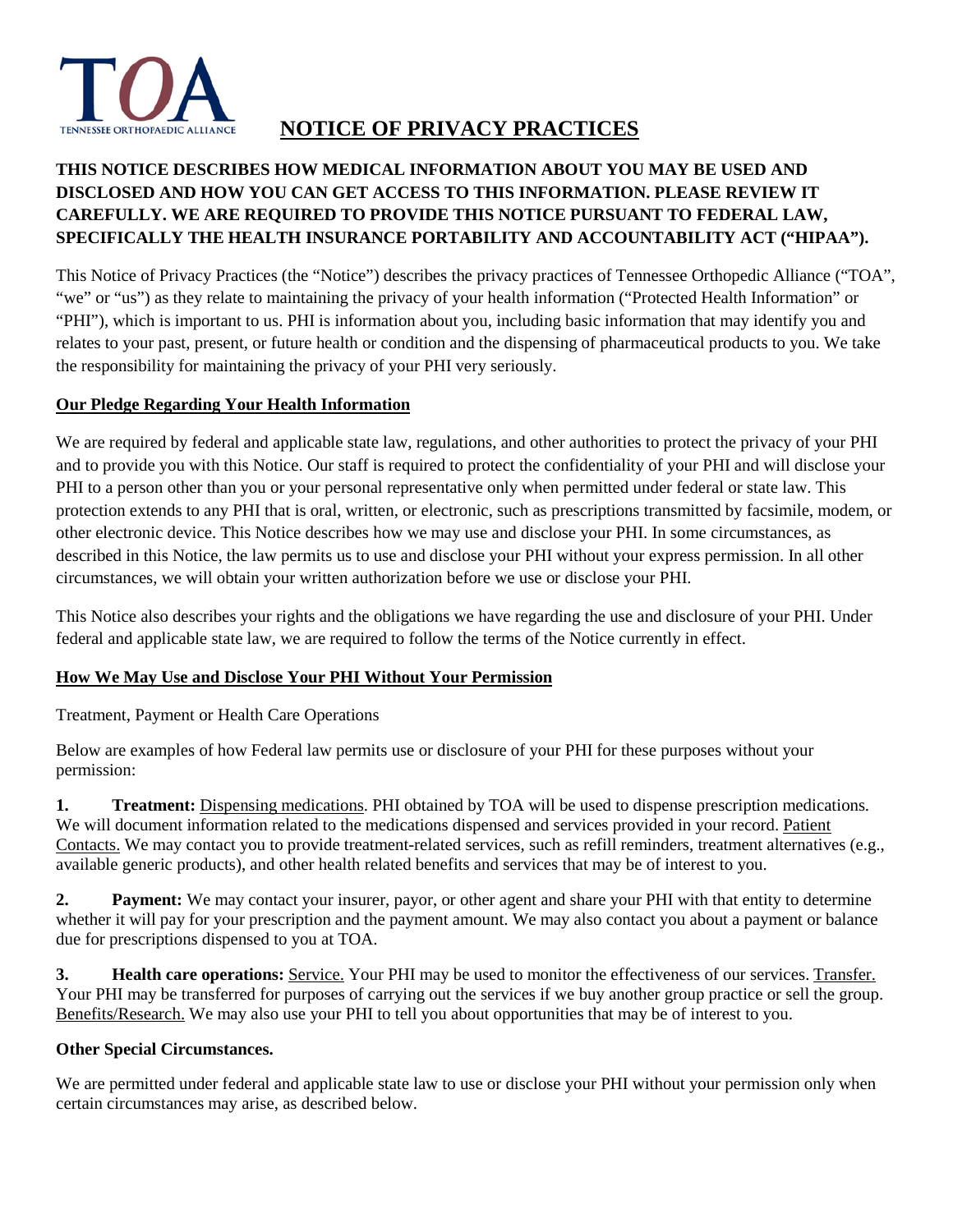#### *We may use or disclose your PHI for the following purposes:*

**Business associates:** We may from time to time provide some services through other companies termed "business associates". Federal law requires us to enter into business associate contracts to safeguard your PHI as required by TOA and by law.

**Individuals involved in your care or payment for care:** We may disclose your PHI to a friend, personal representative, or family member involved in your medical care. For example, if we can reasonably infer that you agree, we may provide prescriptions and related information to your caregiver on your behalf.

**Disclosures to parents or legal guardians:** If you are a minor, we may release your PHI to your parents or legal guardians when we are permitted or required under federal and applicable state law.

**Worker's compensation:** We may disclose your PHI to the extent authorized and necessary to comply with laws relating to worker's compensation or similar programs established by law.

**Law enforcement:** We may disclose your PHI for law enforcement purposes as required by law or in response to a court order, subpoena, warrant, summons, or similar process; to identify or locate a suspect, fugitive, material witness, or missing person; about a death resulting from criminal conduct; about crimes on the premises or against a member of our workforce; and in emergency circumstances, to report a crime, the location, victims, or the identity, description, or location of the perpetrator of a crime.

**As required by law:** We must disclose your PHI when required to do so by applicable federal or state law.

**Judicial and administrative proceedings:** If you are involved in a lawsuit or a legal dispute, we may disclose your PHI in response to a court or administrative order, subpoena, discovery request, or other lawful process.

Public health: We may disclose your PHI to federal, state, or local authorities, or other entities charged with preventing or controlling disease, injury, or disability for public health activities. These activities may include the following: disclosures to report reactions to medications or other products to the U.S. Food and Drug Administration or other authorized entity; disclosures to notify individuals of recalls, exposure to a disease, or risk for contracting or spreading a disease or condition.

**Health oversight activities:** We may disclose your PHI to an oversight agency for activities authorized by law. These oversight activities include audits, investigations, and inspections, as necessary for our licensure and for government monitoring of the health care system, government programs, and compliance with federal and applicable state law.

**United States Department of Health and Human Services:** Under federal law, we are required to disclose your PHI to the U.S. Department of Health and Human Services to determine if we are in compliance with federal laws and regulations regarding the privacy of health information.

*Although we may not engage in the following activities, under federal or applicable state law, we are allowed to use or disclose your PHI without your permission for these purposes:*

**Research:** Under certain circumstances, we may use or disclose your PHI for research purposes. However, before disclosing your PHI, the research project must be approved by an institutional review board or privacy board that has reviewed the research proposal and established protocols to ensure the privacy of your PHI.

**Coroners, medical examiners, and funeral directors:** We may release your PHI to assist in identifying a deceased person or determine a cause of death.

**Administrator or executor:** Upon your death, we may disclose your PHI to an administrator, executor, or other individual so authorized under applicable state law.

**Organ or tissue procurement organizations:** Consistent with applicable law, we may disclose your PHI to organ procurement organizations or other entities engaged in the procurement, banking, or transplantation of organs for the purpose of tissue donation and transplant.

**Notification:** We may use or disclose your PHI to assist in a disaster relief effort so that your family, personal representative, or friends may be notified about your condition, status, and location.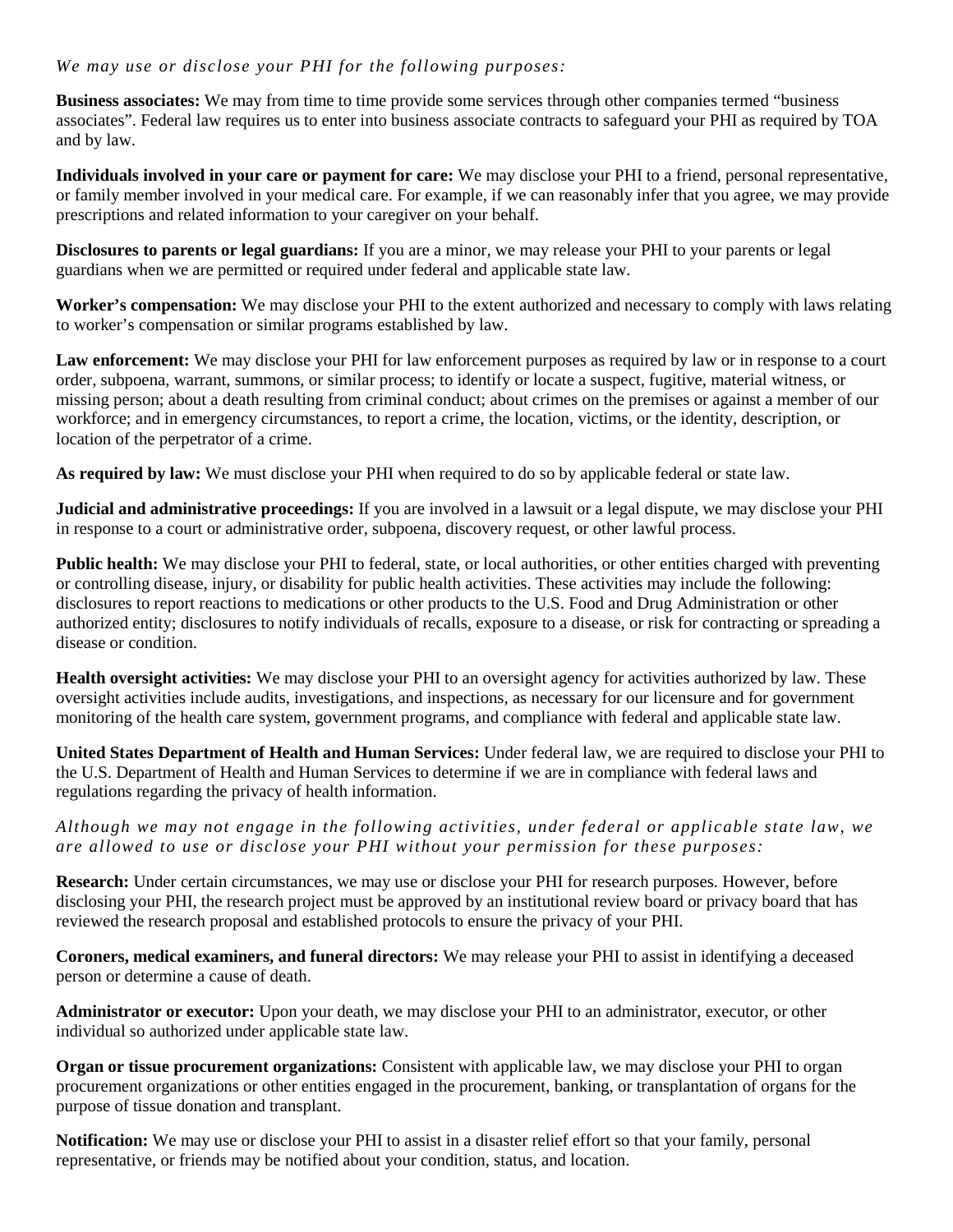**Correctional institution:** If you are or become an inmate of a correctional institution, we may disclose to the institution or its agents PHI necessary for your health and the health and safety of others.

**To avert a serious threat to health or safety:** We may use and disclose your PHI to appropriate authorities when necessary to prevent a serious threat to your health and safety or the health and safety of another person or the public.

**Military and veterans:** If you are a member of the armed forces, we may release your PHI as required by military command authorities. We may also release PHI about foreign military personnel to the appropriate military authority.

**National security and intelligence activities:** We may release your PHI to authorized federal officials for intelligence, counterintelligence, and other national security activities authorized by law.

**Protective services for the President and others:** We may disclose your PHI to authorized federal officials so that they may provide protection to the President, other authorized persons, or foreign heads of state, or conduct special investigations.

**Fund-raising:** We may disclose your PHI to others for purposes of fund-raising; however, you have the right to opt-out of our fund-raising activities and can do so by notifying the Privacy Officer in writing as set forth below.

# **How We May Use or Disclose Your PHI For Other Purposes Only With Your Authorization.**

We will obtain your written authorization before using or disclosing your PHI for purposes other than those described above (or as otherwise permitted or required by law). You may revoke this authorization at any time by submitting a written notice to our offices at the address listed below. Your revocation will become effective upon our receipt of your written notice. We will only use or disclose your PHI for marketing purposes with your express written authorization. We will sell your PHI (other than PHI that is sold in connection with the sale of TOA or substantially all of its assets) only upon your written authorization.

#### **You have the following rights with respect to your PHI:**

• *Obtain a paper copy of the Notice upon request.* To obtain a copy at any time, go to www.TOA.com or contact the **TOA Privacy Officer**. The address, telephone and facsimile number are set forth in the box below.

• *Inspect and obtain a copy of your PHI.* You have the right to access and copy your PHI contained in the "designated record set", which includes prescription and billing records. To inspect or copy your PHI, submit a written request to **TOA.** We will respond to your request in writing within 30 days. A fee may be charged for the expense of fulfilling your request. We may deny your request to inspect and copy in certain limited circumstances, such as if we have reasonably determined that providing access to PHI would endanger your life or safety or cause substantial harm to you or another person. If we deny your request, we will notify you in writing and provide you with the opportunity to request a review of the denial.

• *Request an amendment of PHI.* If you feel that your PHI is incomplete or incorrect, you may request that we amend it for as long as we maintain the PHI. To request an amendment, submit a written request to the **TOA.** Requests must identify: (i) which information you seek to amend, (ii) what corrections you would like to make, and (iii) why the information needs to be amended. We will respond to your request in writing within 60 days (with a possible 30-day extension). In our response, we will either: (i) agree to make the amendment, or (ii) inform you of our denial, explain our reason, and outline appeal procedures. If denied, you have the right to file a statement of disagreement with the decision. We will provide a rebuttal to your statement and maintain appropriate records of your disagreement and our rebuttal.

• *Receive an accounting of disclosures of PHI*. You have the right to request an accounting of your PHI disclosures for purposes other than treatment, payment, or health care operations. This accounting will also exclude disclosures: made directly to you, made with your authorization, made incidentally, made to caregivers, made for notification purposes, and certain other disclosures. To obtain an accounting, submit a written request to **TOA.** Requests must specify the time period, not to exceed six years. We will respond in writing within 60 days of receipt of your request (with a possible 30 day extension). We will provide an accounting per 12-month period free of charge, but you may be charged for the cost of